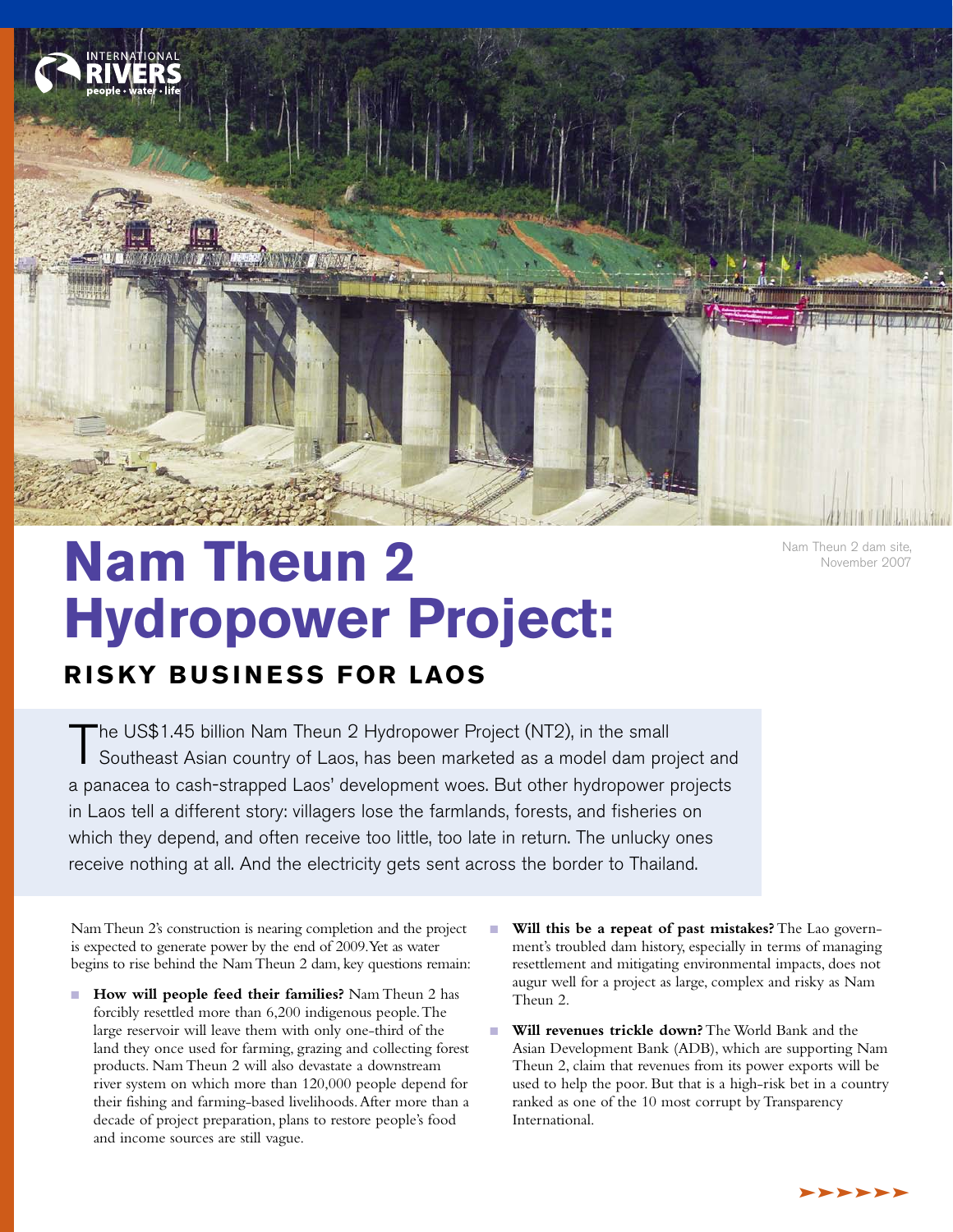

### **NAM THEUN 2: UNSETTLED QUESTIONS**

### **How will people feed their families?**

Roughly 6,200 indigenous people living on the Nakai Plateau have been moved to make way for the Nam Theun 2 dam and its reservoir.While resettled villagers have received better houses, water supply, and electricity, it is unclear how they will feed their families and earn income in their new sites.Villagers were given small plots of poor quality land that has not yet been irrigated.They



Children collecting water from the Xe Bang Fai

will be forced to grow mainly vegetables to sell in an as yet unidentified market.They were originally guaranteed 10,000 hectares of production forest, but the area has since been reduced by at least 40 percent and is further threatened by illegal logging.Villagers were promised bountiful fish in the new reservoir, but the company has cleared only a minimal amount of vegetation from the area.This rotting vegetation will cause water quality problems and kill fish.

This hydropower legacy will cost Laos dearly in the long-term, as wild-capture fisheries, agricultural land, navigation routes and cultural sites are lost forever, and farmers migrate in search of food and income.

Nam Theun 2's International Panel of Experts notes that after an initial boost from project jobs and other support, resettlers' living standards are likely to decline once the reservoir is flooded.

Nam Theun 2 will also affect more than 120,000 villagers living along the Xe Bang Fai, the Mekong tributary into which Nam Theun's waters will be diverted once the dam is operational. Xe Bang Fai villagers can expect more frequent flooding, devastated fisheries, and inundated riverbank gardens. Solid plans to deal with these impacts have yet to materialize, so many villagers will see their fisheries and incomes decline before mitigation measures are in place. Nam Theun 2's International Panel of Experts asserts that the company's US\$16 million mitigation budget is insufficient to restore villagers' livelihoods and compensate for their losses.

Finally,approximately 15,000 people have experienced negative impacts caused by the construction of Nam Theun 2's transmission lines, roads, and project facilities.Villages near the power station, regulating pond and downstream channel have been the most severely affected. Between 300 and 400 households there lost more than 10 percent of their land as a result of Nam Theun 2's construction.The vast majority are still waiting – some for more than two years – for replacement land and income restoration.

### **Will this be a repeat of past mistakes?**

Large hydropower projects in Laos have impoverished villagers and damaged the environment, with their revenues going to pay off the electric utility's debt.These projects – including the Theun-Hinboun Hydropower Project and others funded by the ADB – were much smaller than Nam Theun 2, but their outstanding problems still have not been addressed.This hydropower legacy will cost Laos dearly in the long-term, as wild-capture fisheries, agricultural land, navigation routes and cultural sites are lost forever, and farmers migrate in search of food and income.

To manage the impacts of large hydropower projects, government commitment and capacity are essential."However, the [Lao] Government's capacity to enforce environmental laws and meet social safeguards is limited," according to the ADB.<sup>1</sup> New dam projects are moving forward with little transparency and few indications that social and environmental concerns will be addressed.

### **Will revenues trickle down?**

Nam Theun 2's development justification hinges on the Lao government using project revenues to help the poor. But according to World Bank indicators, Laos rates below most countries on control of corruption, citizen participation, and freedom of expression.The World Bank bemoans that "despite sizeable donor contributions," Laos still spends much less on health and education than other low-income countries. 2

The World Bank's revenue management proposal for Nam Theun 2 provides no assurances that these obstacles will be overcome. Revenues will be channeled through the Lao Treasury.The allocation, monitoring and reporting on the use of Nam Theun 2 revenues will be primarily left to the Lao Finance Ministry and the fledgling State Audit Organization. There will be no independent oversight body or external independent auditing of Nam Theun 2 revenues.

The World Bank and the ADB have no real enforcement powers to ensure that the Lao government keeps its promises,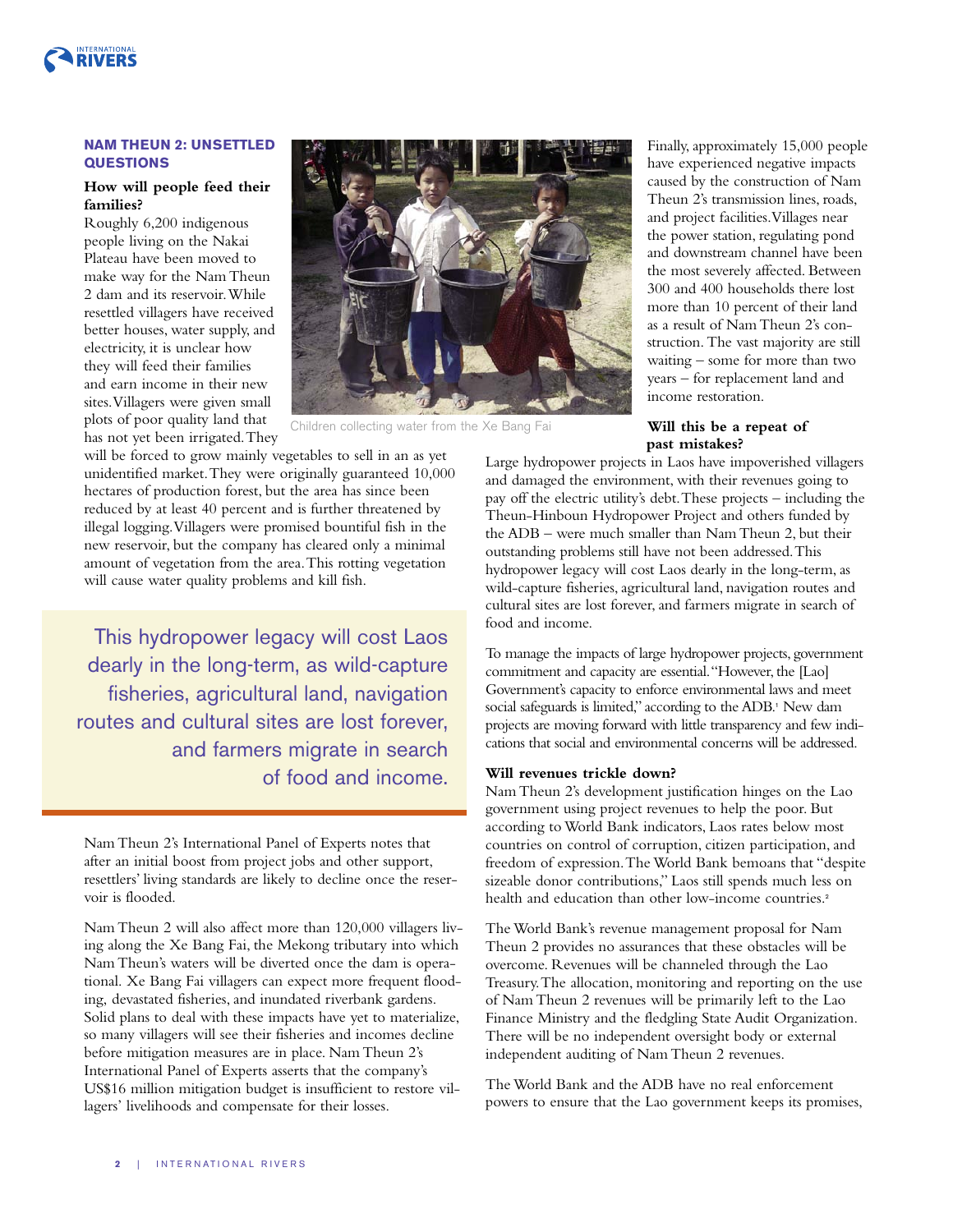# **Nam Theun 2**



### **PROJECT DESCRIPTION**

The 39-meter high Nam Theun 2 dam is being built on the Theun River, a major tributary of the Mekong, in central Laos. Water will be stored in a 450-square kilometer reservoir on the Nakai Plateau

and diverted to a powerhouse before being released into another Mekong tributary, the Xe Bang Fai. The project is being developed by the Nam Theun 2 Power Company Limited (NTPC), which includes Electricité de France, the

Electricity Generating Company of Thailand, Ital-Thai Development and the Lao government. More than 95 percent of Nam Theun 2's 1,070 megawatts of electricity will be sold to Thailand.

### **STATUS**

In March and April 2005, the World Bank and the ADB approved loans and guarantees for Nam Theun 2. European and Thai export credit agencies and a number of private banks also financed the project.

Nam Theun 2's construction began in 2004, and has proceeded largely on schedule. As of early 2008, more than 80 percent of Nam Theun 2's construction had been completed.

Resettlement on the Nakai Plateau has been plagued by delays since it was initiated in May 2006. While these delays threatened reservoir impoundment, the dam gates closed as planned in June 2008.

Livelihood restoration programs for the resettled villagers, villagers affected by construction activities, and villagers downstream along the Nam Theun and the Xe Bang Fai are all behind schedule.

Power production (and revenue generation) will start by December 2009.

and they are typically unwilling to exercise the limited recourse options at their disposal. For example, despite violations of World Bank and ADB policies during Nam Theun 2's construction, neither institution has suspended loan or grant

disbursements. Once Nam Theun 2 and other hydropower and mining projects start generating revenue for the Lao government, the World Bank's and the ADB's leverage will decline even further.